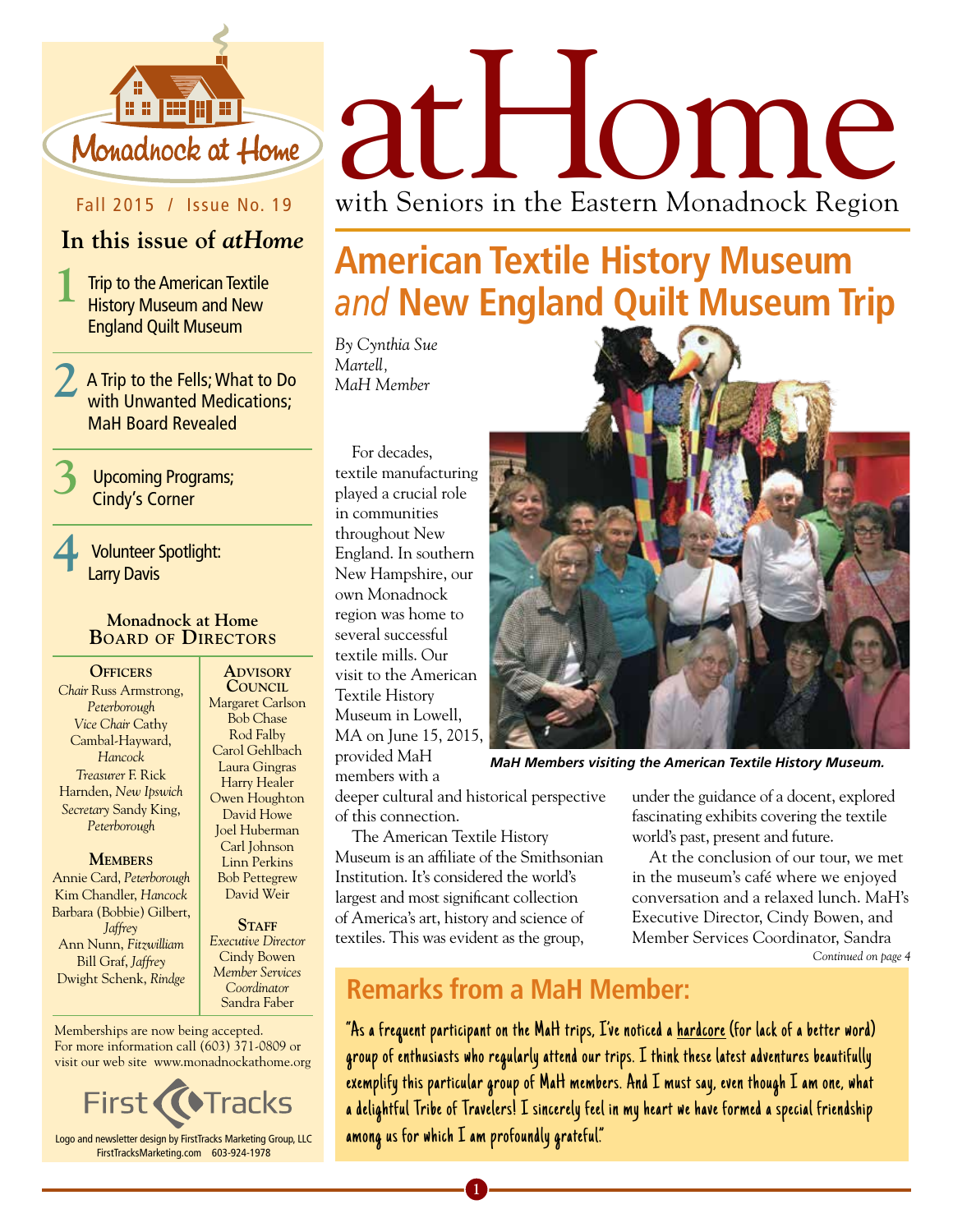## **A Trip to the Fells Historic Estate & Gardens**

In elementary school I loved class "Field Trips." Day trips with MaH help me recapture the fun and excitement I always felt when discovering new places with enthusiastic friends.

Our visit to The Fells Historic Estate & Gardens on Lake Sunapee (N.H.) on July 23, 2015, began with a guided walk through beautifully groomed formal gardens. These included a rock garden, rose terrace with fountain, heather bed, and an extensive perennial border of magnificent blossoms.

Lawns and gardens were dotted with fascinating sculptures. A surrealistically depicted, larger-than-life bull – El Toro at his noblest – especially intrigued our group!

After visiting the gardens we had an exceptional guided tour of the estate's 22-room Colonial Revival-style main house. Author and statesman John Hays, who was private secretary to Abraham Lincoln, built it in 1891 as a lakeside summer retreat.

One of the highlights of the house tour was to stand in the guest room where Teddy Roosevelt stayed in 1902. It was during this trip to The Fells that he planted the stately "Roosevelt Maple" which still stands today.

Later, we enjoyed lunch and spirited conversation on the main house's breezy veranda. Perfect for a warm day. With views of the grounds and lake, we were reminded of those who had done the same during romantic summers past.



*Members enjoyoying a guided tour of the gardens*

### **Proper Disposal of Unwanted/ Unneeded Medications**

It is important to get rid of prescription drugs that are no longer needed in order to avoid either accidental or improper use by others who may have access to them in your home. Every year for the past 9 years, the Drug Enforcement Agency (DEA) has sponsored a Drug Take Back event, by specifying local collections sites within various communities. This year the event is scheduled to take place on September 26th, 2015. You can call your local police department to find out if they are a designated collection site. If you happen to miss the date, you do have other options.

First, for residents in the Monadnock region, you can safely dispose of unwanted medications in a collection box located at the Keene Police Department any time of year. If that's not convenient, you can also dispose of your medication in household trash, by following these instructions from the Northern New England Poison Center website (NNEPC.org):

*Take the medication out of its original container and put it in a plastic bag. If the medication is a solid (pill, tablet or capsule), add a little bit of water. If it is a patch, fold it in half with the sticky side inside. Add an undesirable substance, such as used cat litter or coffee grounds, to the bag. Seal the bag and put it in the trash right away. Before throwing out the empty container, use a permanent marker to black out your personal information to protect your privacy. Do not flush any medication down the toilet unless the label says to.*

By following the above disposal guidelines on a regular basis, we can all do our part to prevent an unfortunate mishap while keeping the clutter out of our medicine cabinets!

## **The MaH Board**

Although you see us listed on the first page of every newsletter, we thought it would be nice to attach our names to our faces for those who don't know us!



*L-R, Front: Russ Armstrong, Chair; Cathy Cambal-Hayward, Vice-Chair; Rick Harnden, Treasurer; Sandy King, Secretary. L-R, Back: Bill Graf; Ann Nunn; Dwight Schenk; Kim Chandler and Cindy Bowen, Executive Director. Missing from the photo are Bobbie Gilbert and Annie Card.*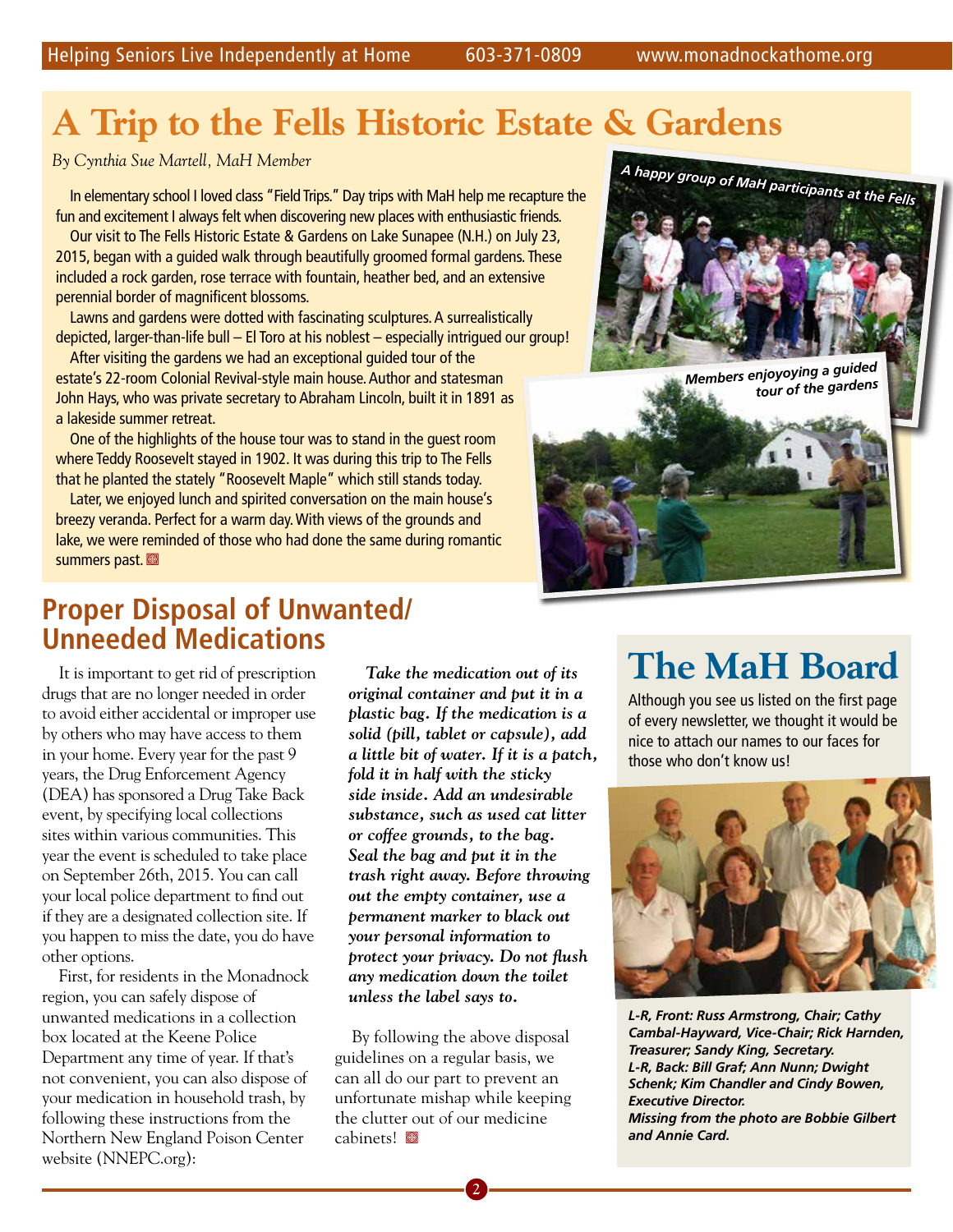## **Upcoming Programs**

The MaH Program Committee has put together a fantastic list of programs for the remainder of the year! Check it out and register for programs you'd like to attend by calling 603-371-0809 or emailing sandrafaber@monadnockathome.org. More detail about each program can be found on our web site, www.monadnockathome.org.

#### A Visit to the Harris Center: **Our Wild Neighbors**

**September 24, 2015, 11 am–1 pm** 

- A \$15 fee includes program and lunch
- Open to MaH members and their guests

#### Terrapin Glassblowing Studio

**October 15, 2015, 10 am–1 pm**

- Free tour followed by lunch (on your own) at nearby Café 532
- Open to MaH members and their guests

#### Exoplanets: **Can Life Exist on Other Worlds?**

#### **October 27, 2015, 3–4:30 pm**

- At the Peterborough Community Theater
- Free to MaH members and the public

Two Mini Workshops: **Happy to 102 – The Best Kept Secrets to a Long and Happy Life and The Five Senses – A Sensible Guide to Sensory Loss**

#### **November 10, 2015, 10–11:30 am**

- At the SDE Building in Peterborough (across from Agway)
- Free to MaH members and the public

#### MaH's Annual Holiday Dinner

**December 3, 2015, 5:30 pm**

- Location is JP Stephens Restaurant, 377 Route 202, Rindge
- MaH members only

**Note to MaH members – please call us at 603-371-0809 if you need transportation to any of the listed events.**



# Cindy's Corner

*By Cindy Bowen, Executive Director* 

Hello everyone and welcome to the fall 2015 issue of *at Home*! Wow, it has been a busy summer for MaH!

We took two member trips over the summer. In June we toured the American Textile Museum in Lowell, MA, and in July we visited The Fells Historic Estate and Gardens on Lake Sunapee. For more details about our adventures to the Textile Museum and The Fells please read the articles written by MaH member Cyndy Martell. Thanks for capturing the highlights of both trips for us, Cyndy!

The Program Committee has put together a full schedule of programs/ events for this fall. Please see the list in this newsletter and give us a call to answer any questions you may have.

If you occasionally find yourself with a few hours to spare and would like to help your fellow members, why not consider becoming a MaH volunteer? Volunteers serve our members in a variety of ways: from assisting members with light home maintenance tasks or as a friendly visitor, to computer assistance

or transportation to medical appointments. If you're interested in volunteering, please give us a call!

**You can help us serve you!** The next time you have a medical appointment OR if you should need to be hospitalized, do let your doctor know that you're a member of Monadnock at Home. Although a care plan may be set up for you by your doctor or hospital medical care team, MaH can help you to receive other services you may need, even if only temporarily. Services such as meals, grocery delivery, daily phone check-in calls and transportation are available to our members.

MaH is always ready to accept new members. If you're happy with the services and benefits of membership, please spread the word to your friends and neighbors whom you think would benefit from our support. For more information, interested folks can call

**3**

603-371-0809 or visit our website www. monadnockathome.org.

As you begin to prepare for the cooler months ahead, do keep in mind that your MaH membership offers you access to pre-screened service providers and volunteers that are ready to assist you. It just takes a single call to 603-371-0809. I am aware that many members re-contact MaH service providers directly that they have used in the past and I'm happy that they've been able to provide you with good service. *But to help MaH keep accurate records, it is important that you call MaH first, even if you are using a provider with whom you are familiar.* We like to know how often MaH's vetted service providers are serving our members and whether members are happy with their work. Your help with just that single call will allow us to continue to provide the best service possible.

Best wishes, stay healthy and enjoy the wonderful fall views in the Monadnock region!